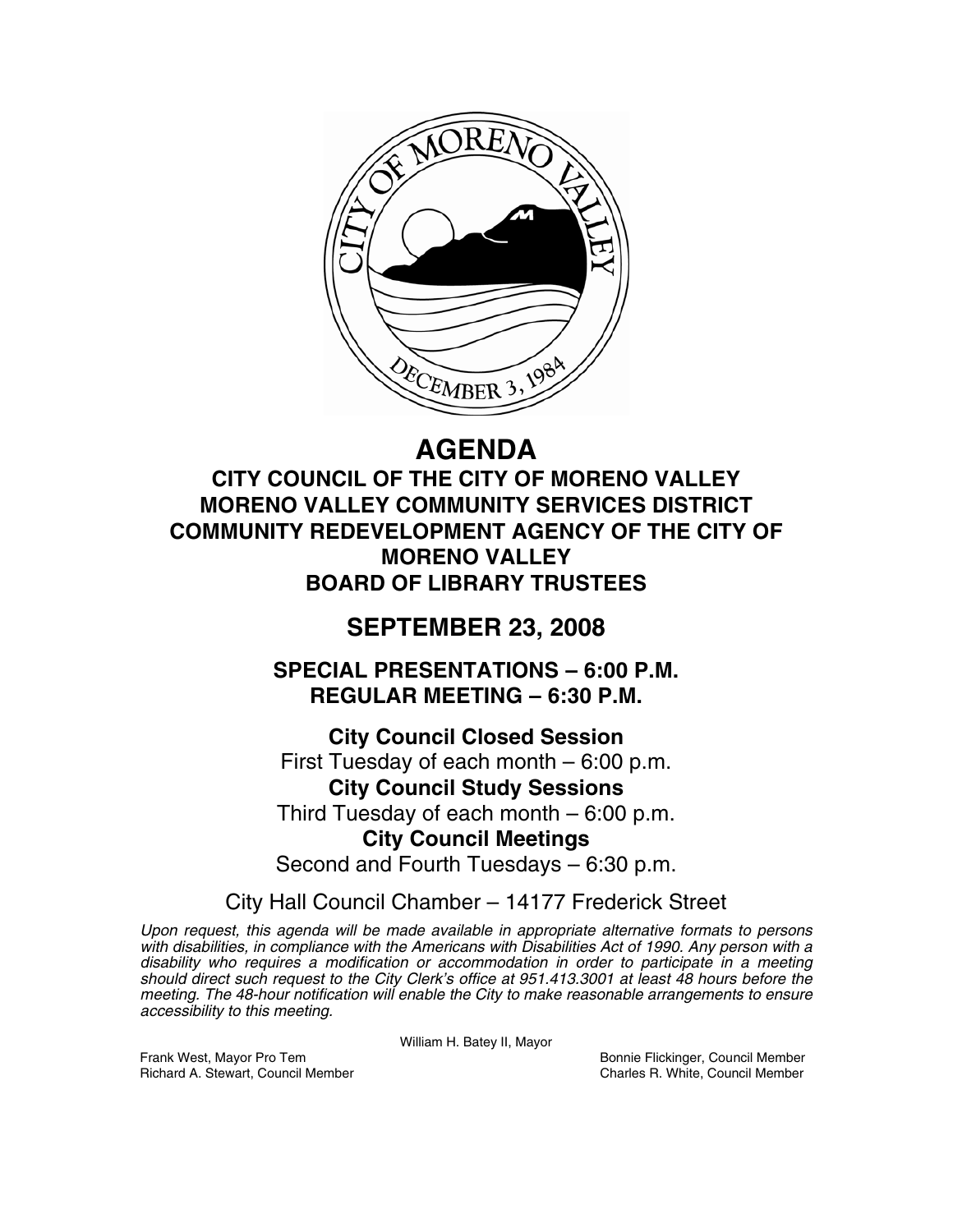## **AGENDA CITY COUNCIL OF THE CITY OF MORENO VALLEY SEPTEMBER 23, 2008**

## **CALL TO ORDER**

## SPECIAL PRESENTATIONS – 6:00 p.m.

- 1. Recognizing September 17 23, 2008, as Constitution Week
- 2. APWA 2008 Project of the Year Award for the Aqueduct Bike Trail Project and 2008 Honorable Mention Award for the Community Park Soccer Field Renovation Improvements Project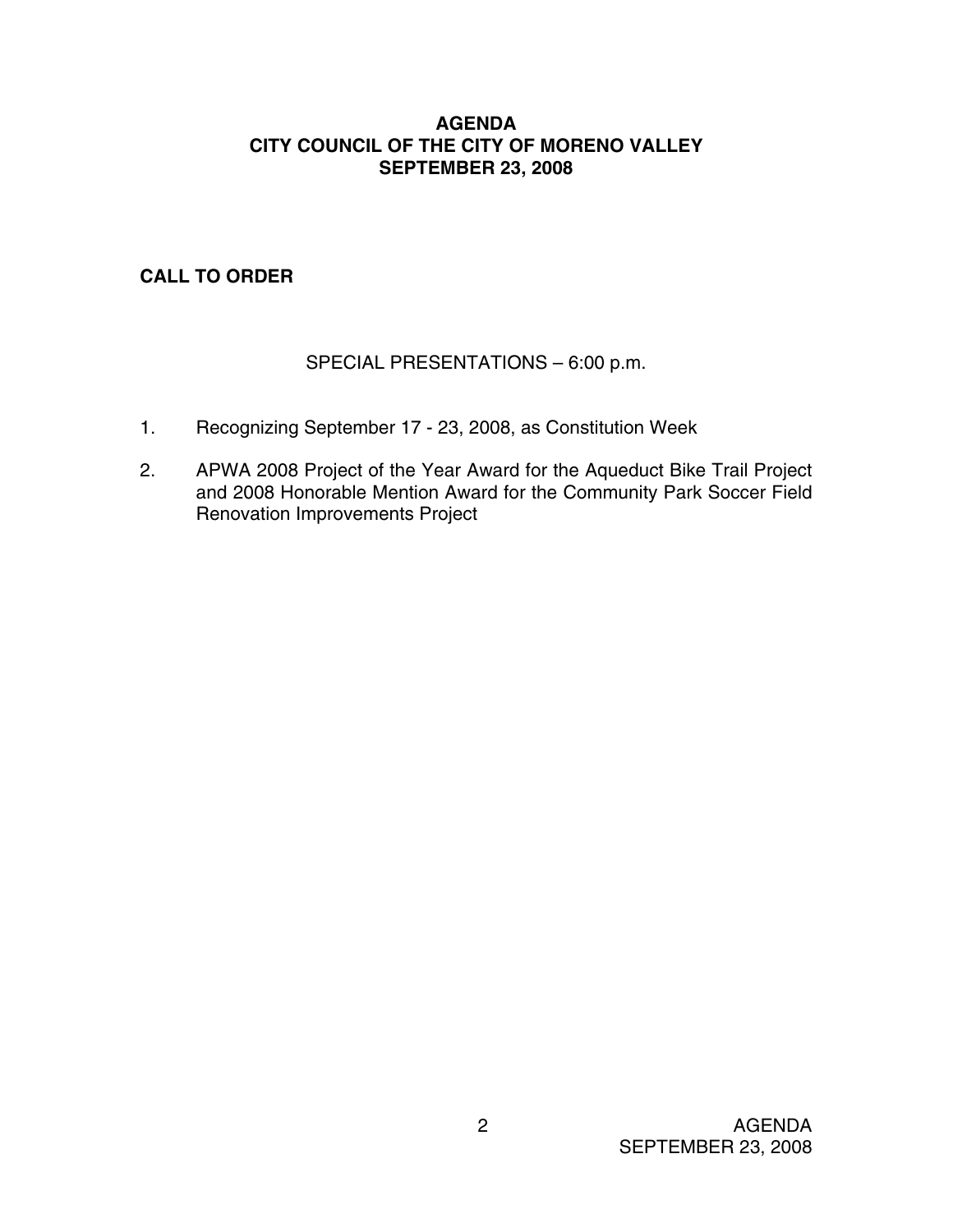## **AGENDA JOINT MEETING OF THE CITY COUNCIL OF THE CITY OF MORENO VALLEY MORENO VALLEY COMMUNITY SERVICES DISTRICT COMMUNITY REDEVELOPMENT AGENCY OF THE CITY OF MORENO VALLEY, AND THE BOARD OF LIBRARY TRUSTEES**

## **REGULAR MEETING - 6:30 P.M. SEPTEMBER 23, 2008**

**CALL TO ORDER** (Joint Meeting of the City Council, Community Services District, Community Redevelopment Agency, and the Board of Library Trustees actions taken at the Joint Meeting are those of the Agency indicated on each Agenda item)

## **PLEDGE OF ALLEGIANCE**

**INVOCATION** – Pastor Lacy Sykes, Crossword Christian Church

## **ROLL CALL**

## **INTRODUCTIONS**

PUBLIC COMMENTS **ON MATTERS ON THE AGENDA** WILL BE TAKEN UP AS THE ITEM IS CALLED FOR BUSINESS, BETWEEN STAFF'S REPORT AND CITY COUNCIL DELIBERATION (SPEAKER SLIPS MAY BE TURNED IN UNTIL THE ITEM IS CALLED FOR BUSINESS.)

PUBLIC COMMENTS **ON MATTERS NOT ON THE AGENDA** UNDER THE JURISDICTION OF THE CITY COUNCIL WILL BE HEARD PRIOR TO CITY COUNCIL REPORTS AND CLOSING COMMENTS. IN THE EVENT THAT THE AGENDA ITEM FOR SUCH PUBLIC COMMENTS HAS NOT BEEN CALLED BY 9:00 P.M., IT SHALL BE CALLED AS THE NEXT ITEM OF BUSINESS FOLLOWING THE CONCLUSION OF ANY ITEM BEING HEARD AT 9:00 P.M. Those wishing to speak should submit a BLUE speaker slip to the Bailiff. There is a three-minute time limit per person. All remarks and questions shall be addressed to the presiding officer or to the City Council and not to any individual Council member, staff member or other person.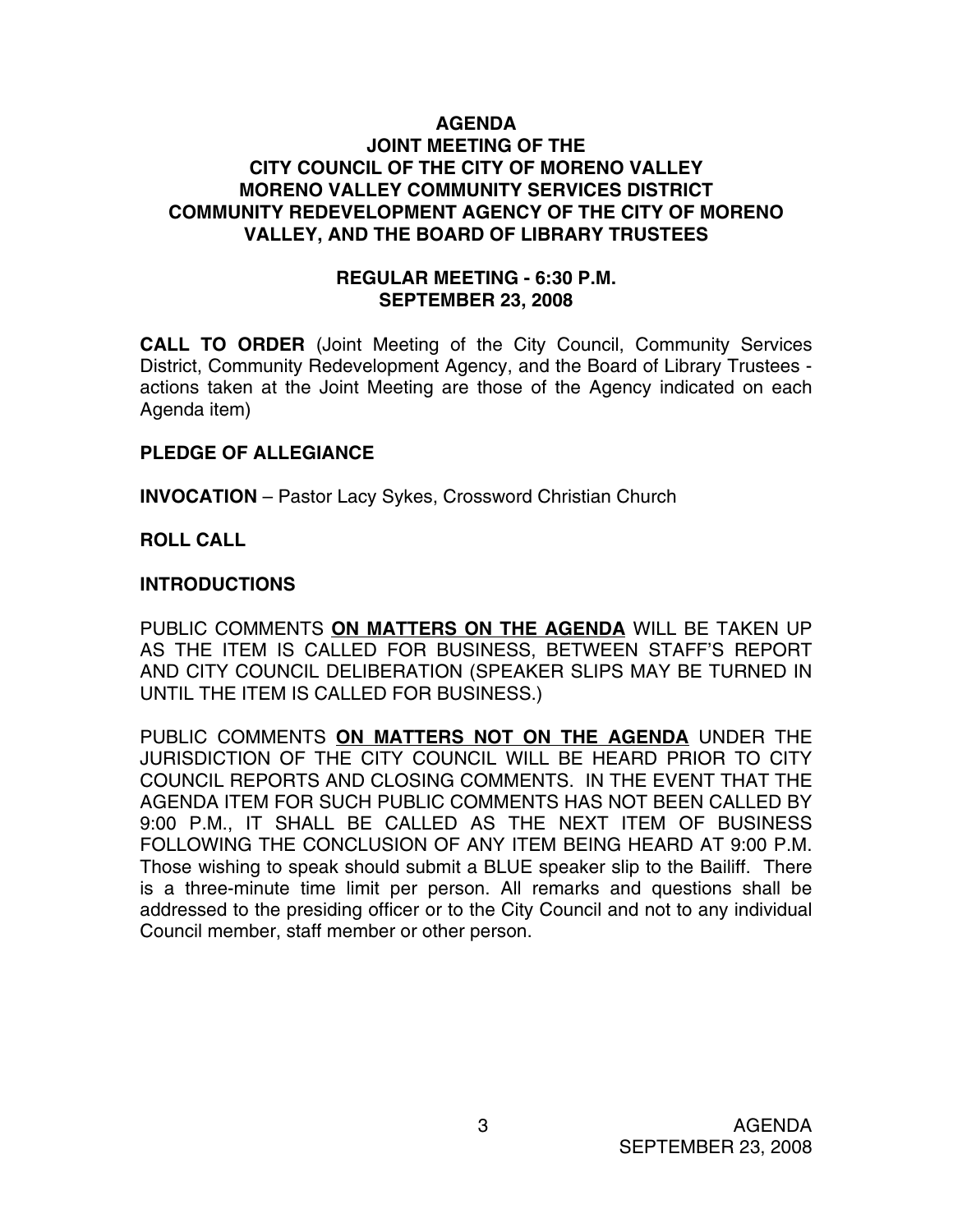## **JOINT CONSENT CALENDARS (SECTIONS A-D)**

All items listed under the Consent Calendars, Sections A, B, C, and D are considered to be routine and non-controversial, and may be enacted by one motion unless a member of the Council, Community Services District, Redevelopment Agency or the Board of Library Trustees requests that an item be removed for separate action. The motion to adopt the Consent Calendars is deemed to be a separate motion by each Agency and shall be so recorded by the City Clerk. Items withdrawn for report or discussion will be heard after public hearing items.

## **A. CONSENT CALENDAR** - **CITY COUNCIL**

- A1. ORDINANCES READING BY TITLE ONLY Recommendation: Waive reading of all Ordinances.
- A2. MINUTES REGULAR MEETING OF SEPTEMBER 9, 2008 (Report of: City Clerk's Department)

**Recommendation:** Approve as submitted.

A3. NOTICE OF COMPLETION AND ACCEPTANCE OF THE CONSTRUCTION FOR THE TAIL PIPE EXHAUST ADDITION AT FIVE FIRE STATIONS; PROJECT NO. 07-43465826 (Report of: Public Works Department)

## **Recommendation:**

- 1. Accept the work as complete for the Tail Pipe Exhaust Addition at Five Fire Stations constructed by Air Cleaning Systems, 1966 W. Holt Avenue, Pomona, CA 91768;
- 2. Direct the City Clerk to record the Notice of Completion within ten (10) calendar days at the office of the County Recorder of Riverside County, as required by Section 3093 of the California Civil Code; and
- 3. Authorize the Financial & Administrative Services Director to release the retention to Air Cleaning Systems, thirty-five (35) calendar days after the date of recordation of the Notice of Completion, if no claims are filed against the project.
- A4. APPROVE AND EXECUTE THE AGREEMENT FOR<br>CONVEYANCE OF PROPERTY FOR THE PARTIAL CONVEYANCE OF PROPERTY FOR THE PARTIAL ACQUISITION OF 24537 FILAREE AVENUE (APN 485-073-004) FOR THE AQUEDUCT BIKE TRAIL PROJECT FROM INDIAN STREET TO FAY AVENUE AND AUTHORIZE THE FINANCIAL & ADMINISTRATIVE SERVICES DIRECTOR TO WIRE TRANSFER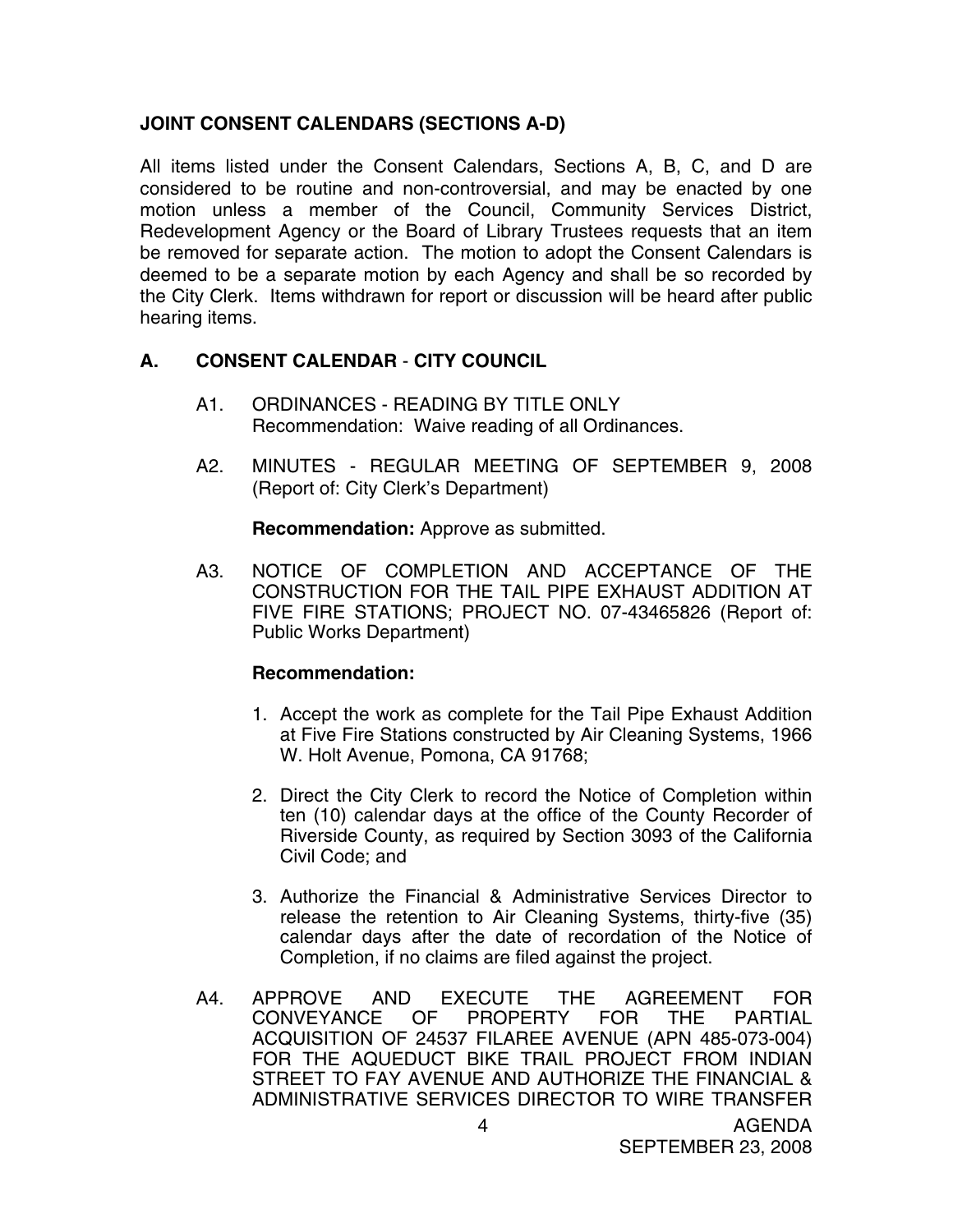FUNDS INTO ESCROW AND AUTHORIZE THE CITY CLERK TO CERTIFY TO THE ACCEPTANCE OF THE GRANT DEED (Report of: Public Works Department)

#### **Recommendation:**

- 1. Approve and execute the Agreement for Conveyance of Property for the partial acquisition of 24537 Filaree Avenue (APN 485-073-004);
- 2. Authorize the Financial & Administrative Services Director to wire transfer funds into escrow for the partial acquisition of 24537 Filaree Avenue (APN 485-073-004); and
- 3. Authorize the City Clerk to certify to the acceptance of the grant deed for the partial acquisition of 24537 Filaree Avenue (APN 485-073-004).
- A5. AUTHORIZATION TO ISSUE A PURCHASE ORDER FOR PROFESSIONAL CONSULTANT SERVICES FOR THE MORENO VALLEY AUTO MALL IMPROVEMENTS; PROJECT NO. 08- 89791725 (Report of: Public Works Department)

## **Recommendation:**

- 1. Authorize the issuance of a Purchase Order to VA Consulting, Inc., Inland Empire Division, 255 E. Rincon Street, Suite 323, Corona, CA 92879 in the amount of \$119,394.00 (\$99,495.00 proposal amount plus 20% contingency amount of \$19,899.00) for the Moreno Valley Auto Mall Improvements (Account No. 897.91725); and
- 2. Authorize the Public Works Director/City Engineer to execute any subsequent related Change Orders to the Purchase Order with VA Consulting, Inc., up to but not to exceed Purchase Order contingency authorized amount of \$19,899.00 for Moreno Valley Auto Mall Improvements.
- A6. CONSIDERATION OF THE 10<sup>TH</sup> AMENDMENT TO THE JOINT EXERCISE OF POWERS AGREEMENT CREATING THE RIVERSIDE COUNTY HABITAT CONSERVATION AGENCY (Report of: Deputy City Manager)

**Recommendation:** Approve the 10<sup>th</sup> Amendment to the Joint Exercise of Powers Agreement and authorize the Mayor to execute the proposed document.

A7. TRACT MAP 31284 – REDUCE THE FAITHFUL PERFORMANCE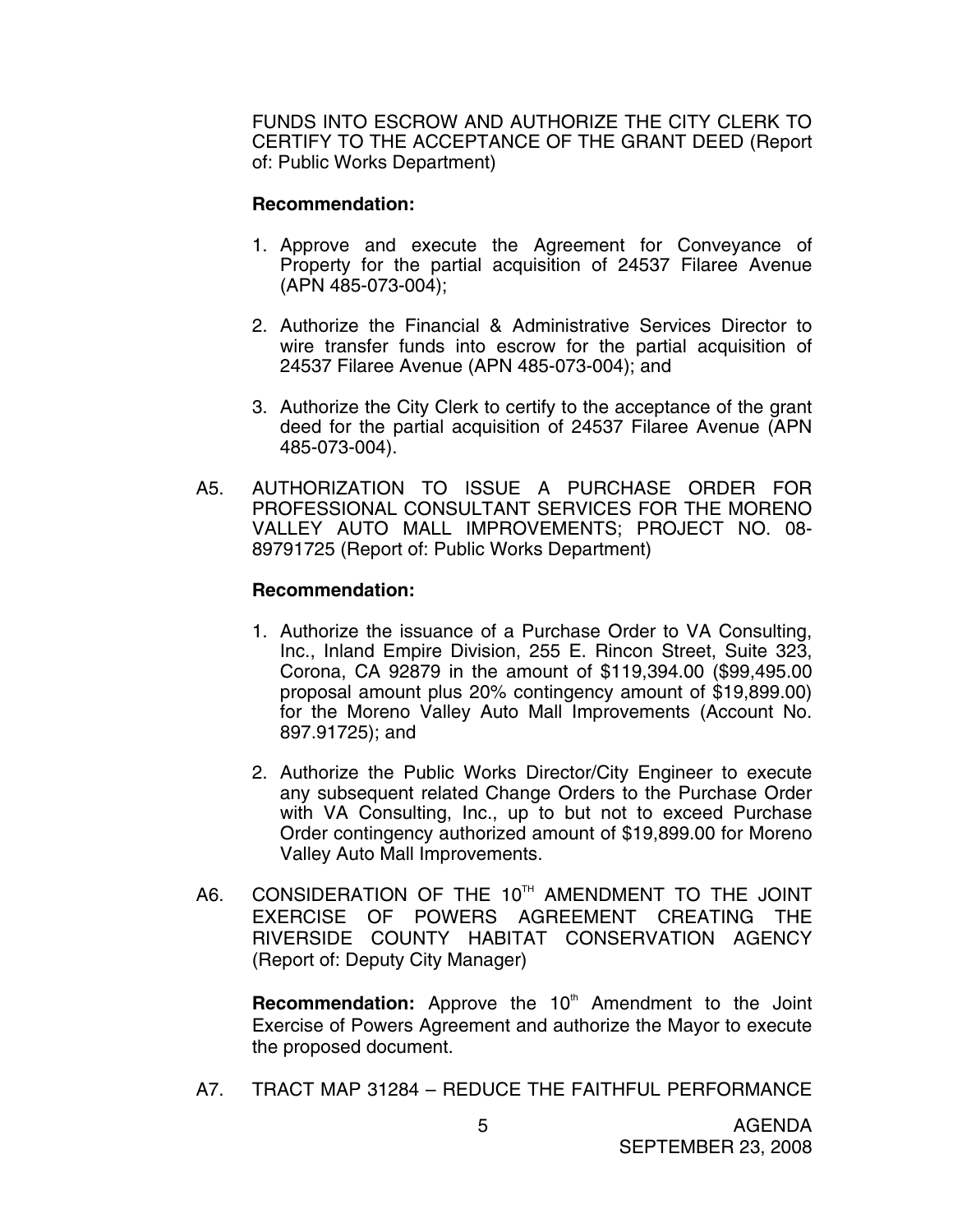BOND AND ADOPT THE RESOLUTION AUTHORIZING ACCEPTANCE OF THE PUBLIC IMPROVEMENTS AS COMPLETE AND ACCEPTING DUNCAN DRIVE, HOLDEN COURT, AND THE PORTIONS OF COTTONWOOD AVENUE, QUINCY STREET, CRISPIN DRIVE, AND DEATON DRIVE ASSOCIATED WITH THE PROJECT INTO THE CITY'S MAINTAINED STREET SYSTEM AND ADOPT THE RESOLUTION FOR A SUMMARY VACATION OF A PORTION OF QUINCY STREET; DEVELOPER - MERITAGE HOMES OF CALIFORNIA, INC. IRVINE, CA 92617 (Report of: Public Works Department)

#### **Recommendation:**

1. Adopt Resolution No. 2008-107 authorizing the acceptance of the public improvements for Tract Map 31284 as complete and accepting Duncan Drive, Holden Court, and the portions of Cottonwood Avenue, Quincy Street, Crispin Drive, and Keaton Drive associated with the project into the City's maintained street system;

## Resolution No. 2008-107

A Resolution of the City Council of the City of Moreno Valley, California, Authorizing the Acceptance of the Public Improvements as Complete within Tract Map 31284, and Accepting Duncan Drive, Holden Court, and the Portions of Cottonwood Avenue, Quincy Street, Crispin Drive, and Keaton Drive Associated with the Project into the City's Maintained Street System

- 2. Authorize the City Engineer to execute the 90% reduction to the Faithful Performance Bond, exonerate the Material and Labor Bond in 90 days if there are no stop notices or liens on file with the City Clerk, and exonerate the final 10% of the Faithful Performance Bond in one year when all clearances are received; and
- 3. Adopt Resolution No. 2008-108, summarily vacating a portion of Quincy Street for Tract 31284.

#### Resolution No. 2008-108

A Resolution of the City Council of the City of Moreno Valley, California, Ordering the Summary Vacation of a Portion of Quincy Street for Tract Map 31284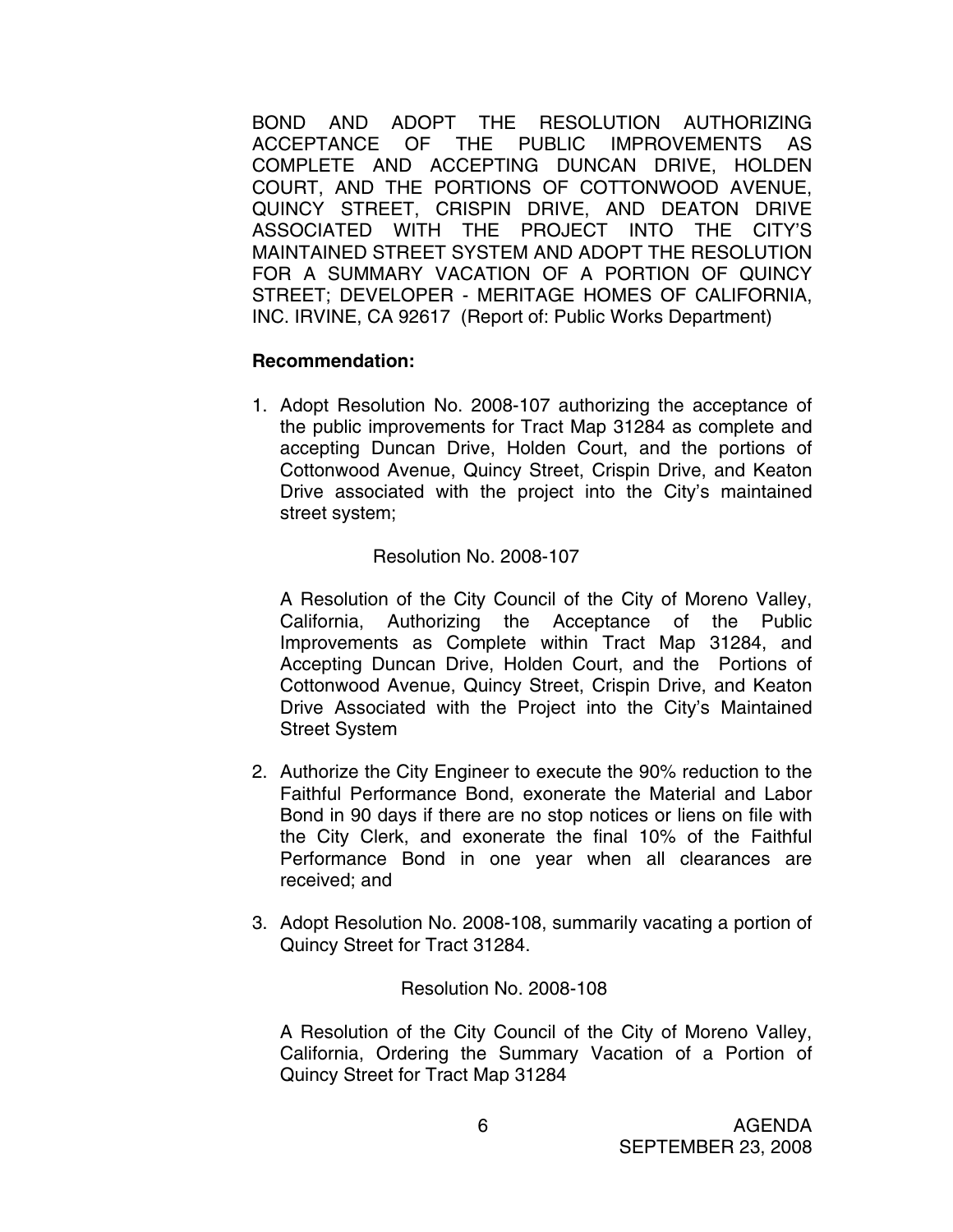- 4. Instruct the City clerk to certify said resolutions and City Clerk and Land Development staff to transmit a copy of the resolutions to the County Recorder's office for recording.
- A8. PARCEL MAP 35390 APPROVE FINAL MAP, CACTUS AVENUE, BETWEEN NASON STREET AND OLIVER STREET; DEVELOPER: PATRICIA CASTRO, MORENO VALLEY, CA 92555 (Report of: Public Works Department)

## **Recommendation:**

- 1. Approve Parcel Map 35390; and
- 2. Authorize the City Clerk to sign the map and transmit said map to the County Recorder's Office for recordation.
- A9. APPROVE AND EXECUTE THE AGREEMENT FOR CONVEYANCE OF PROPERTY FOR THE PARTIAL ACQUISITION OF APN'S 291-150-004 AND 291-150-005 FOR THE DAY STREET IMPROVEMENT PROJECT FROM ALESSANDRO BOULEVARD TO COTTONWOOD AVENUE AND AUTHORIZE THE FINANCIAL & ADMINISTRATIVE SERVICES DIRECTOR TO WIRE TRANSFER FUNDS INTO ESCROW (Report of: Public Works Department)

## **Recommendation:**

- 1. Approve and execute the Agreement for Conveyance of Property for the partial acquisition of APN's 291-150-004 and 291-150-005; and
- 2. Authorize the Financial & Administrative Services Director to wire transfer funds into escrow in the amount of \$9,400 from account 897.91724 for the partial acquisition of APN's 291-150- 004 and 291-150-005.
- A10. CALIFORNIA OFFICE OF TRAFFIC SAFETY (OTS), GRANT FUNDING OPPORTUNITY (Report of: Police Department)

**Recommendation:** Approve the grant application and authorize acceptance (if granted) of the California Office of Traffic Safety 2008/2009 "Click It or Ticket" seatbelt enforcement mini-grant program in the amount of \$96,901.20. Staff anticipates OTS will award the grant as it has for the last several years. OTS grant funding will allow the MVPD to provide directed enforcement during two statewide campaigns, November 17-30, 2008 and May 18-31,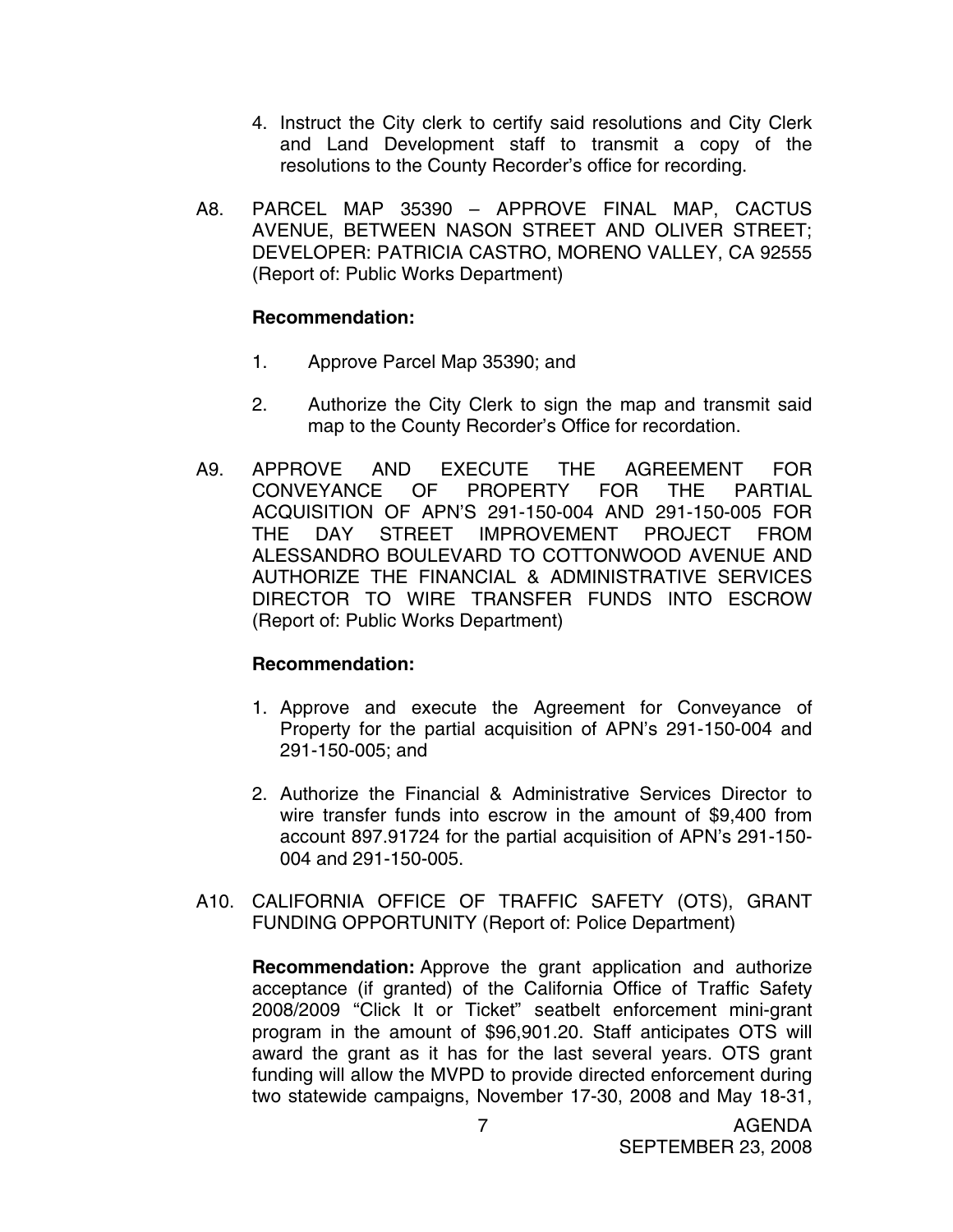2009, and directed enforcement two days every month outside of the mobilization periods. This campaign will coincide with the Thanksgiving Holiday this year and the Memorial Day Holiday next year and will be related to seatbelt and child safety seat usage.

A11. REQUEST SUPPLEMENTAL APPROPRIATION TO COMPLETE CONSTRUCTION OF FIRE STATION #58; PROJECT NO. 05- 43472523 (Report of: Public Works Department)

#### **Recommendation:**

- 1. Appropriate \$185,000 in Account No. 501.82025 to support activities associated with the completion of Fire Station #58 and authorize a transfer from the General Fund Capital Reserve to fund this appropriation;
- 2. Approve the "Fourth Amendment to Agreement for Professional Consultant Services" with STK Architecture (STK), Inc., 2575 South Jacinto Avenue, San Jacinto, California 92583-5318 and authorize the City Manager to execute said "Fourth Amendment to Agreement for Professional Consultant Services"; and
- 3. Authorize a Change Order to increase the Purchase Order with STK Architecture, Inc., in the amount of \$47,885 when the Fourth Amendment has been signed by all parties.
- A12. AUTHORIZE INCREASE TO PURCHASE ORDER WITH VALI COOPER & ASSOCIATES, INC. FOR FIRE STATION #58; PROJECT NO. 05-43472523 (Report of: Public Works Department)

 **Recommendation:** Authorize a Change Order to increase the Purchase Order with Vali Cooper & Associates, Inc. in the amount of \$15,450 for additional inspection services to support activities associated with the completion of Fire Station #58.

A13. AUTHORIZE INCREASE TO PURCHASE ORDER WITH TOVEY/SHULTZ CONSTRUCTION FOR FIRE STATION #58; PROJECT NO. 05-43472523 (Report of: Public Works Department)

 **Recommendation:** Authorize a Change Order to increase the Purchase Order with Tovey/Shultz Construction in the amount of \$31,000 for construction costs.

A14. AGREEMENT FOR AUTOMATED LIBRARY SERVICES, 2008- 2011 (Report of: Acting Library Services Manager)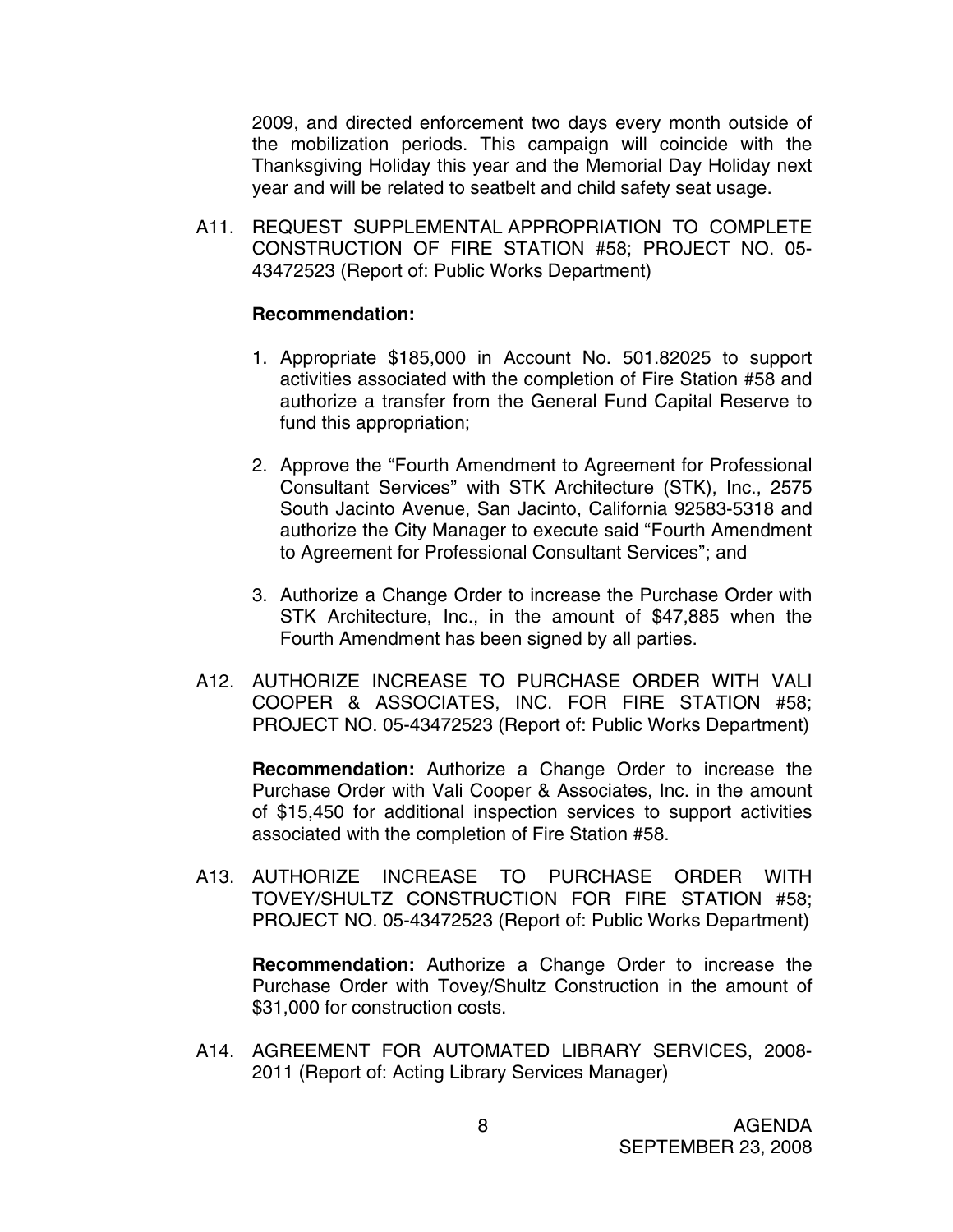**Recommendation:** Approve the Agreement for Automated Library Services between Riverside County Library System and the City of Moreno Valley, for the period of July 1, 2008, through, June 30, 2011.

A15. 2008 LEGISLATIVE UPDATE AND NOVEMBER BALLOT STATEWIDE ELECTION; A SUMMARY OF THE BALLOT MEASURES (Report of: Assistant City Manager)

**Recommendation:** Receive and file the informational report on ballot measures and the 2008 Legislative Update.

A16. RESOLUTION NO. 2008-109, APPROVE AND AUTHORIZE EXECUTION OF THE PROGRAM SUPPLEMENT AGREEMENT NO. 024-N FOR FEDERAL-AID PROJECT NO. RPSTPLE-5441 (042), FOR SUNNYMEAD BOULEVARD FROM FREDERICK STREET TO PERRIS BOULEVARD. PROJECT NO. 04-89280221- 2 (Report of: Public Works Department)

#### **Recommendation:**

1. Adopt the proposed Resolution and approve and authorize execution of the Program Supplement Agreement No. 024-N for Federal-Aid Project No. RPSTPLE-5441 (042), for Sunnymead Boulevard from Frederick Street to Perris Boulevard; and

Resolution No. 2008-109

 A Resolution of the City Council of the City of Moreno Valley, California, Approving and Authorizing Execution of Program Supplement Agreement No. 024-N, Between the State of California, Acting by and through the Department of Transportation, and the City of Moreno Valley, for Federal-Aid Project No. RPSTPLE-5441 (042) and other Projects

- 2. Authorize the Public Works Director/City Engineer to execute the Program Supplement Agreement No. 024-N for Federal-Aid Project No. RPSTPLE-5441 (042), for Sunnymead Boulevard from Frederick Street to Perris Boulevard.
- A17. RESOLUTION NO. 2008-110, APPROVING AND AUTHORIZING EXECUTION OF THE PROGRAM SUPPLEMENT AGREEMENT NO. 0F06 REV 000 TO THE ADMINISTERING AGENCY-STATE MASTER AGREEMENT FOR STATED FUNDED PROJECT NO. SR2SL-5441 (044), SAFE ROUTES TO SCHOOL PROGRAM (Report of: Public Works Department)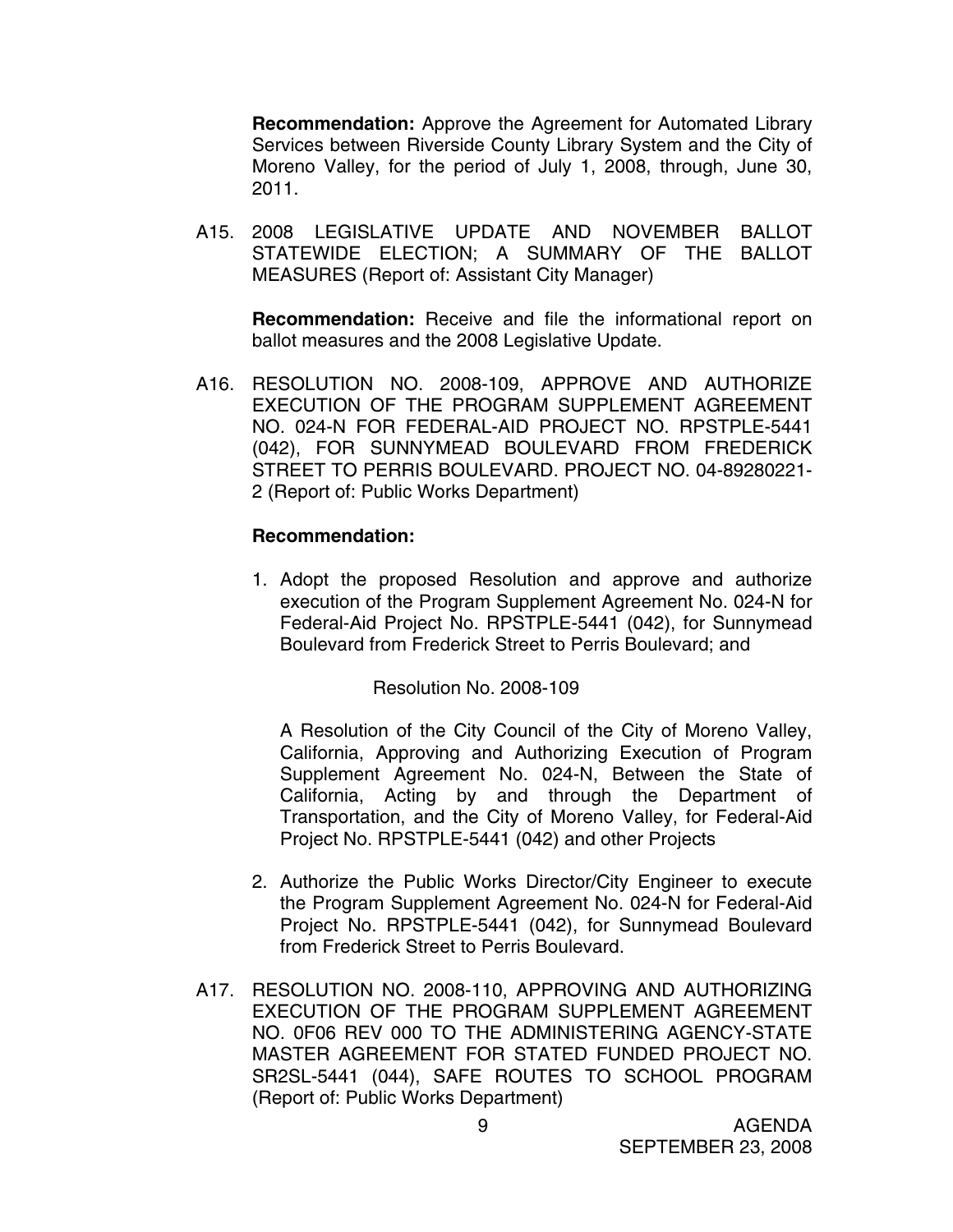## **Recommendation:**

1. Adopt Resolution No. 2008-110, approving the Program Supplement Agreement No. 0F06 Rev. 000, to the Administering Master Agency-State Agreement for State Funded, Project No. SR2SL-5441 (044), Safe Routes to School;

Resolution No. 2008-110

A Resolution of the City Council of the City of Moreno Valley, California, Approving and Authorizing Execution of Program Supplement Agreement No.0F06 Rev. 000 to Administering Agency-State Master Agreement No. SR2SL-5441 (044) for State Funded Projects between the State of California, Acting by and through the Department of Transportation, and the City of Moreno Valley, for Safe Routes to School (SR2S) Program

- 2. Authorize an increase of \$215,820 to the Measure A State Grant Revenue budget;
- 3. Authorize a re-appropriation of \$239,800 from School Walkway Infill, 125.82825, to Alessandro/Indian Sidewalk project, 125.82828; and
- 4. Authorize the Public Works Director/City Engineer to execute Program Supplement Agreement No. 0F06 Rev. 000, to the Administering Master Agency-State Agreement for State Funded, Project No. SR2SL-5441 (044), Safe Routes to School.
- A18. CITY COUNCIL REPORTS ON REIMBURSABLE ACTIVITIES (Report of: City Clerk's Department)

 Recommendation: Receive and file the Reports on Reimbursable Activities for the period of August 20 – September 17, 2008.

A19. RESOLUTION READOPTING A CONFLICT OF INTEREST CODE (Report of: City Clerk's Department) **(Also listed as Item B4 & C3)** 

## **Recommendation:**

1. Adopt Resolution No. 2008-111, readopting a Conflict of Interest Code to amend the list of designated employees having filing requirements, and repealing all prior enactments on the same subject;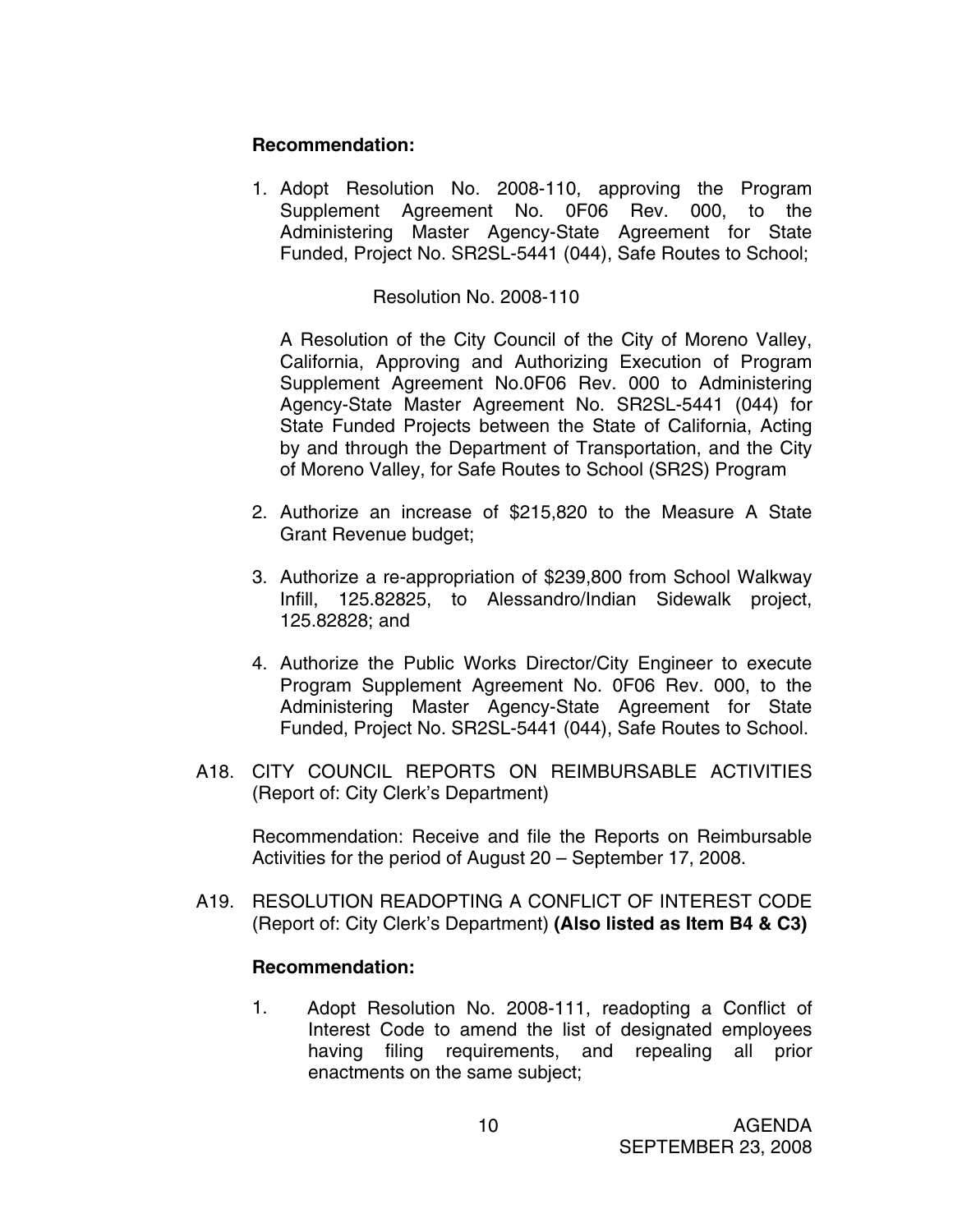## Resolution No. 2008-111

A Resolution of the City Council of the City of Moreno Valley, California, Readopting a Conflict of Interest Code by Reference to the Fair Political Practices Commission's Standard Model Conflict of Interest Code, and Repealing All Prior Enactments on the Same Subject

## **B. CONSENT CALENDAR** - **COMMUNITY SERVICES DISTRICT**

- B1. ORDINANCES READING BY TITLE ONLY Recommendation: Waive reading of all Ordinances.
- B2. MINUTES REGULAR MEETING OF SEPTEMBER 9, 2008 (Report of: City Clerk's Department)

**Recommendation:** Approve as submitted.

B3. CERTIFICATION OF COMMUNITY FACILITIES DISTRICT NO. 1 ANNEXATION 2008-29 (Report of: Public Works Department)

**Recommendation:** Approve and adopt Resolution No. CSD 2008- 21; a Resolution of Moreno Valley Community Services District of the City of Moreno Valley, California, certifying the results of an election and adding property to Community Facilities District No. 1 ("CFD No. 1" or "District") for annexation No. 2008-29.

Resolution No. CSD 2008-21

A Resolution of the Moreno Valley Community Services District of the City of Moreno Valley, California, Certifying the Result of an Election and Adding Property to Community Facilities District No. 1

B4. RESOLUTION READOPTING A CONFLICT OF INTEREST CODE (Report of: City Clerk's Department) **(Also listed as Item A19 & C3- SEE ITEM A19)**

## **Recommendation:**

1. Adopt Resolution No. CSD 2008-22, readopting a Conflict of Interest Code to amend the list of designated employees having filing requirements, and repealing all prior enactments on the same subject;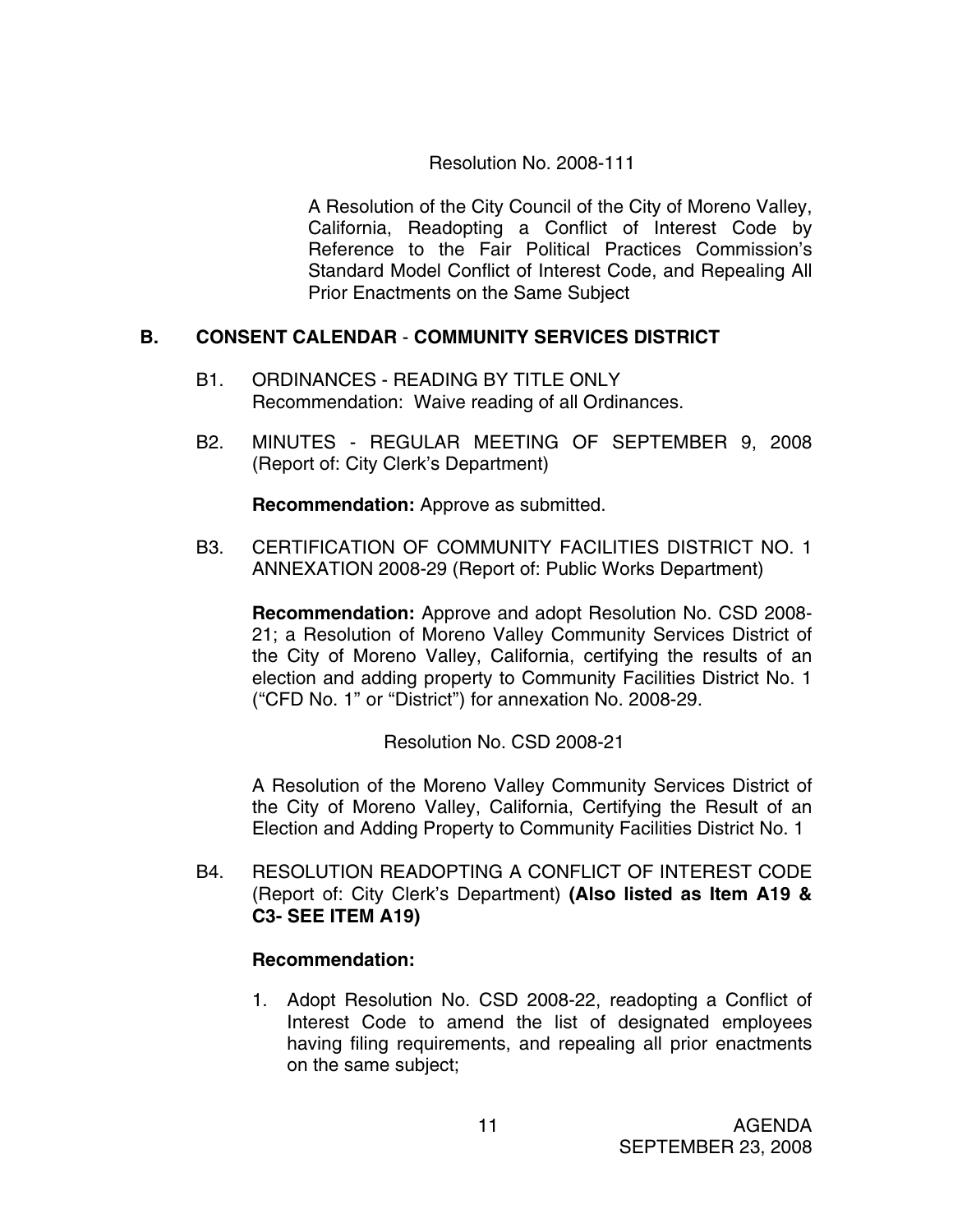## Resolution No. CSD 2008-22

A Resolution of the Moreno Valley Community Services District of the City of Moreno Valley, California, Readopting a Conflict of Interest Code by Reference to the Fair Political Practices Commission's Standard Model Conflict of Interest Code, and Repealing All Prior Enactments on the Same Subject

## **C. CONSENT CALENDAR** - **COMMUNITY REDEVELOPMENT AGENCY**

- C1. ORDINANCES READING BY TITLE ONLY Recommendation: Waive reading of all Ordinances.
- C2. MINUTES REGULAR MEETING OF SEPTEMBER 9, 2008 (Report of: City Clerk's Department)

**Recommendation:** Approve as submitted.

C3. RESOLUTION READOPTING A CONFLICT OF INTEREST CODE (Report of: City Clerk's Department) **(Also listed as Item A19 & B4 - SEE ITEM A19 )**

## **Recommendation:**

1. Adopt Resolution No. RDA 2008-13, readopting a Conflict of Interest Code to amend the list of designated employees having filing requirements, and repealing all prior enactments on the same subject;

Resolution No. RDA 2008-13

A Resolution of the Community Redevelopment Agency of the City Of Moreno Valley, California, Readopting a Conflict of Interest Code by Reference to the Fair Political Practices Commission's Standard Model Conflict of Interest Code, and Repealing all Prior Enactments on the Same Subject

## **D. CONSENT CALENDAR** - **BOARD OF LIBRARY TRUSTEES**

- D1. ORDINANCES READING BY TITLE ONLY Recommendation: Waive reading of all Ordinances.
- D2. MINUTES REGULAR MEETING OF SEPTEMBER 9, 2008 (Report of: City Clerk's Department)

 **Recommendation:** Approve as submitted.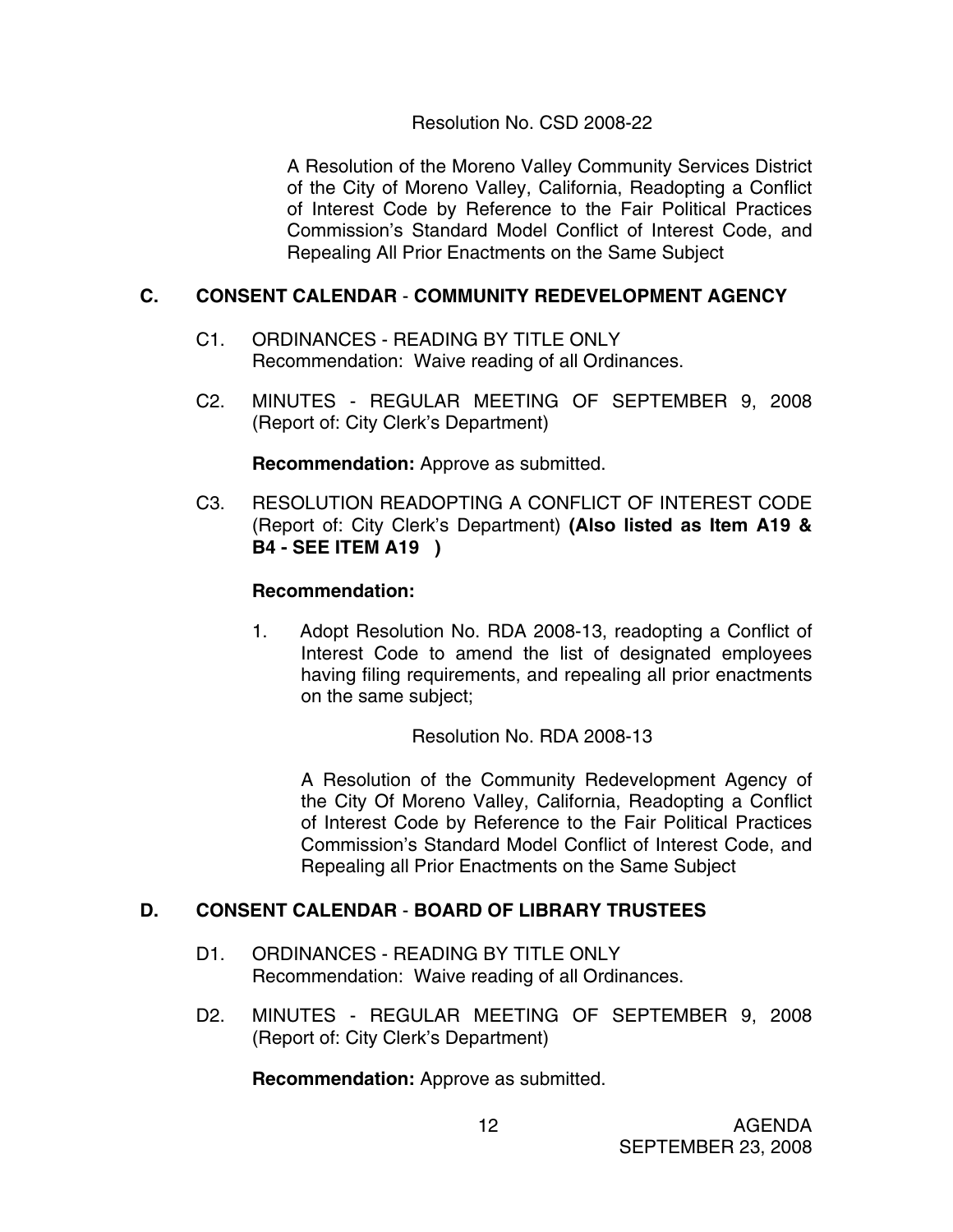## **E. PUBLIC HEARINGS**

Questions or comments from the public on a Public Hearing matter are limited to five minutes per individual and must pertain to the subject under consideration.

 Those wishing to speak should complete and submit a GOLDENROD speaker slip to the Bailiff.

E1. PUBLIC HEARING REGARDING MAIL BALLOT PROCEEDINGS FOR 1) AYRES HOTEL BALLOTED ITEM: NPDES; 2) FAMOUS DAVE'S RESTAURANT BALLOTED ITEM: NPDES; 3) TWO-STORY OFFICE BUILDING BALLOTED ITEM; NPDES; AND 4) RITE AID PHARMACY BALLOTED ITEMS: NPDES AND CSD ZONE M (Report of: Public Works Department)

#### **Recommendation:**

- 1. That the Mayor and Members of the City of Moreno Valley City Council, after conducting the public hearing:
	- a. Direct the City Clerk to tabulate the National Pollutant Discharge Elimination System (NPDES) ballots for Ayres Hotel – APNs 291-660-014 and 291-660-019, Famous Dave's Restaurant – APN 291-660-004, Two-Story Office Building – APN 481-200-024, and Rite Aid Pharmacy – APN 478-070-025;
	- b. Verify and accept the results of the mail ballot proceedings as identified on the Official Tally Sheet and APN listing;
	- c. Receive and file with the City Clerk's office the accepted Official Tally Sheet and APN listing; and
	- d. If approved, authorize and impose the NPDES maximum commercial/industrial regulatory rate to Ayres Hotel, Famous Dave's Restaurant, Two-Story Office Building, and Rite Aid Pharmacy.
- 2. Staff recommends that the President and Members of the Board of Directors of Moreno Valley CSD (CSD Board), after conducting the public hearing:
	- a. Direct the Secretary of the CSD Board (City Clerk) to tabulate the CSD Zone M ballot for Rite Aid Pharmacy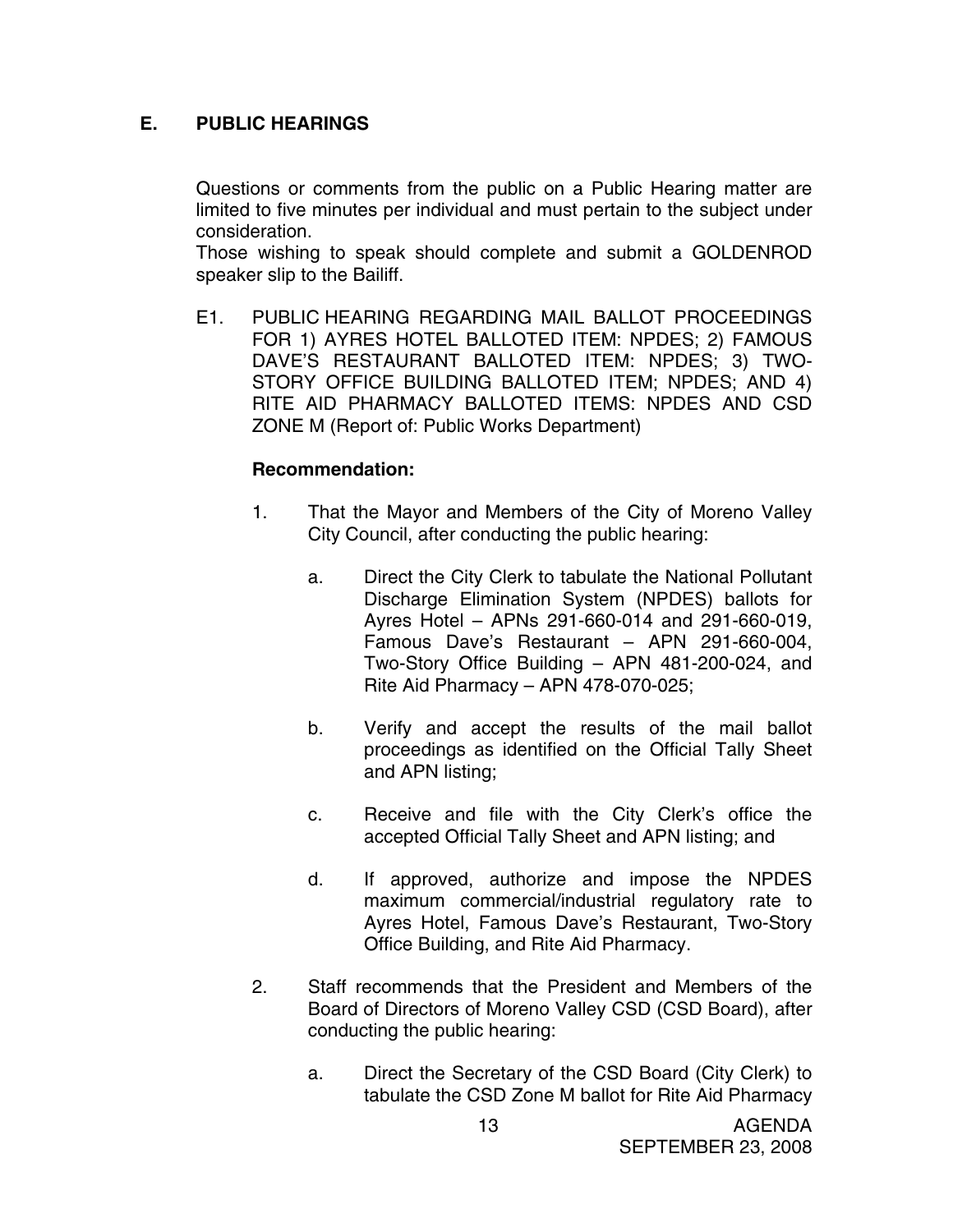– APN 478-070-025;

- b. Verify and accept the result of the mail ballot proceeding as identified on the Official Tall Sheet and APN listing;
- c. Receive and file with the City Clerk's office the accepted Official Tally Sheet and APN listing; and
- d. If approved, authorize and impose the CSD Zone M (Commercial, Industrial, and Multifamily Improved Median Maintenance) annual charge for Rite Aid Pharmacy.

## **F. ITEMS REMOVED FROM CONSENT CALENDARS FOR DISCUSSION OR SEPARATE ACTION**

## **G. REPORTS**

- G1. CITY COUNCIL REPORTS ON REGIONAL ACTIVITIES
	- a) Report by Mayor Pro Tem West on Riverside County Transportation Commission (RCTC)
- G2. APPOINTMENT TO THE SENIOR CITIZENS' BOARD (Report of: City Clerk's Department)

 **Recommendation:** That the City Council:

- 1. Appoint Delorise Anderson to the Senior Citizens' Board with a term expiring June 20, 2011; and
- 2. If appointment is not made, declare the position vacant and authorize the City Clerk to re-notice the position as vacant.
- G3. CITY MANAGER'S REPORT (Informational Oral Presentation not for Council action)
- G4. CRIME RATE REPORT (Report of: Police Department) ORAL PRESENTATION ONLY – NO WRITTEN MATERIAL

## **H. LEGISLATIVE ACTIONS**

ORDINANCES - 1ST READING AND INTRODUCTION - NONE